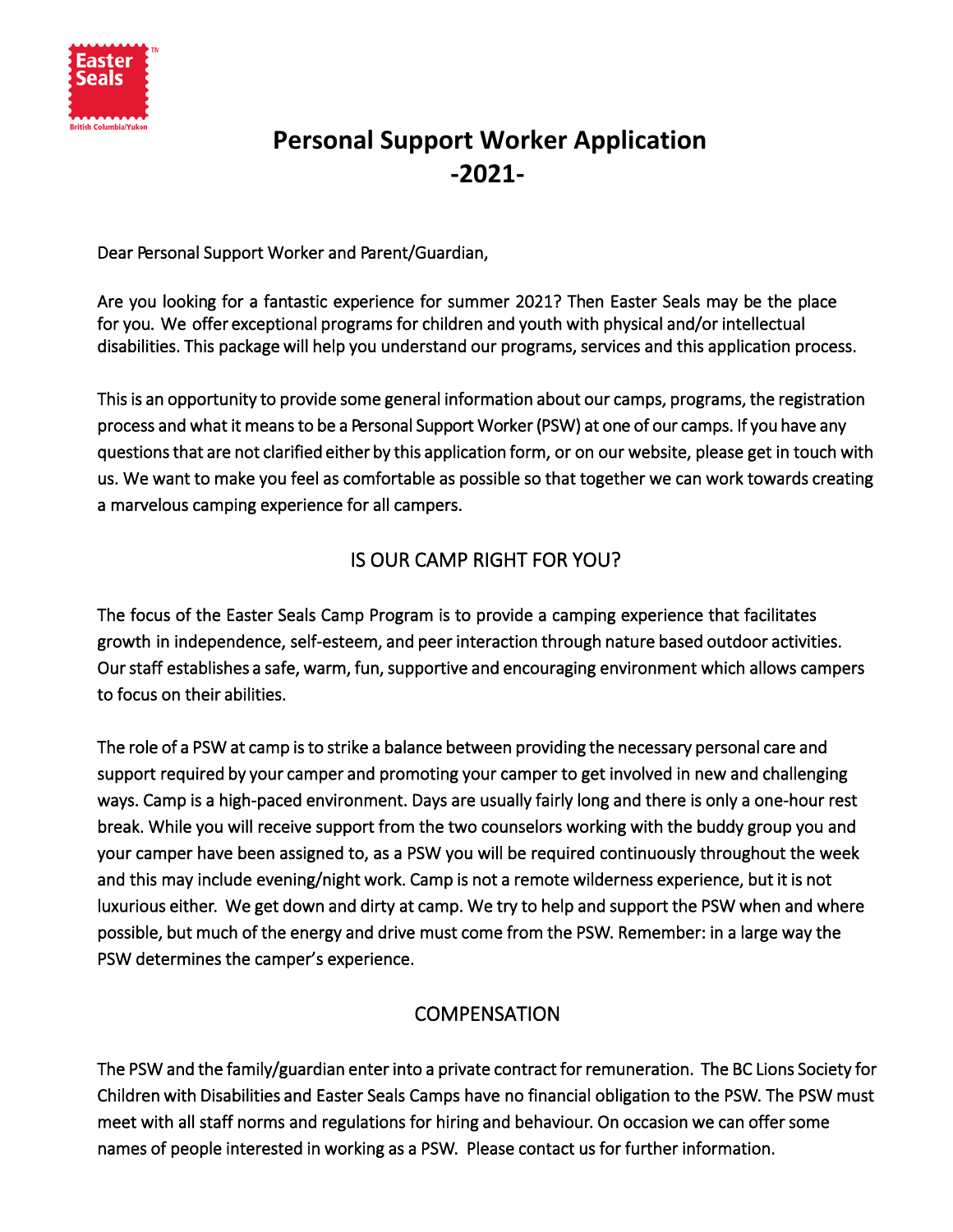### POLICIES AND PROCEDURES

As a Personal Support Worker you are regarded as a valuable member of our staff as well as a professional care provider. We therefore ask that you abide by the same policies and procedures as our full time summer staff.

With your confirmation you will receive a handbook that contains important information so that both yourself and the Society can feel confident about our interaction during the upcoming camping session. Please ensure that you have thoroughly read this document. You must arrive at camp with the agreement signed and this must be handed over to the Camp Coordinators before you begin working.

The BC Lions Society reserves the right to decline to work with a Personal Support Worker. This right also extends to sending the PSW and Camper home if the Society's policies and procedures are disregarded or the Camper's care is deemed unsatisfactory by our staff.

#### THE APPLICATION PROCESS

The PSW application must be printed, completely filled out, and mailed to the Easter Seals Camp head office at:

> Attn: Camp Registrar Easter Seals BC/Yukon 1790 Davidson Road Lake Country, BC V4V 1J9

The PSW application form may also be completed online. Registration operates on a first-come, firstserve basis. As a result, we are not always able to accommodate your first choice of camp session. If the camp in your area is fully booked, we will do our best to accommodate you at one of our other two sites. A camper's registration will be confirmed only after we have received ALL paperwork pertaining to the child's stay at camp. This includes pages 3-6 of this document, the Camper Registrations Forms (separate document) and an original (within the past six months) Criminal Record Check including a Vulnerable Sector Search. You may go through your local police station or contact our Registrar for online options. If you have any questions about this, please get in touch with the camp registrar.

We are able to accommodate a maximum of 6 PSWs in each camp session, and these spots fill quickly. We recommend submitting your application as soon as possible.

Working together we hope to create lifelong camp memories for all our campers. If you have questions pertaining to registration, our program, care ratios, or PSWs, please visit our website: www.eastersealsbcy.ca

If you have any questions please contact our Camp Assistant Director, Dale Kilgour, by email or phone at campregistration@eastersealsbcy.ca or at 250-766-2186 or toll free 1-800-818-4483.

High fives and camp smiles,

James Gagnon Director, Camp Programs & Facilities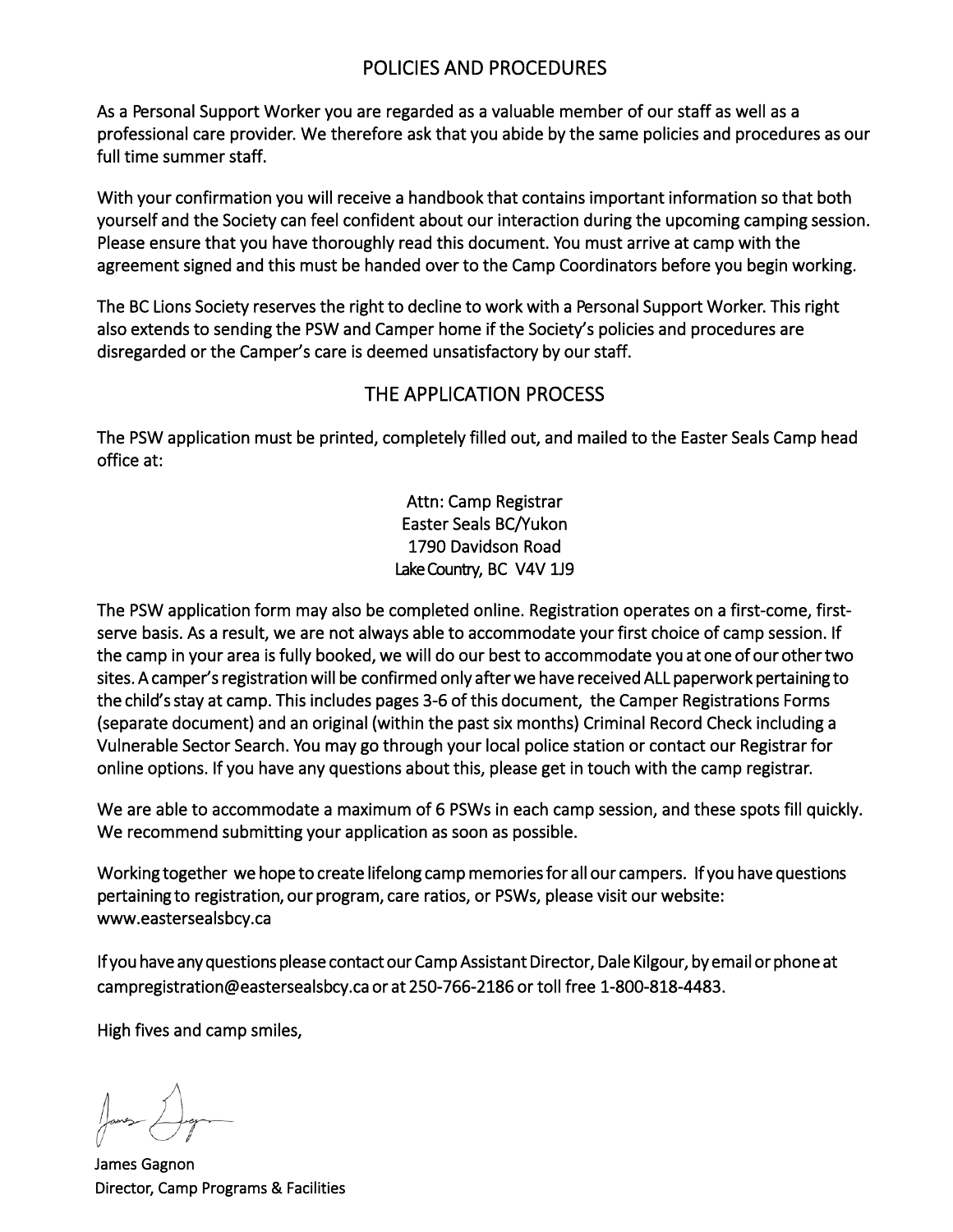

#### **GENERAL INFORMATION**

Any health concerns/accidents that arise during a camp session must be brought to the immediate attention of the camp Health Care Team. The Health Care Team's instructions must be strictly followed. While onsite all personal medications, including vitamin supplements, etc., must be kept under lock and key in the Health Care Office. If you are exposed to a communicable illness in the 2 weeks prior to a camp session, the Registrar must be informed.

#### **PERSONAL HEALTH NUMBER:**\_\_\_\_\_\_\_\_\_\_\_\_\_\_\_\_\_\_\_\_\_\_\_\_\_\_\_\_\_\_\_\_\_\_\_\_\_\_\_\_\_\_\_\_\_\_\_\_\_\_\_\_

| Sex: Age: Age: Date of Birth: |                                                                                                |  |                                  |      |                      |  |
|-------------------------------|------------------------------------------------------------------------------------------------|--|----------------------------------|------|----------------------|--|
|                               | <b>NEXT OF KIN/EMERGENCY CONTACT</b>                                                           |  |                                  |      |                      |  |
|                               |                                                                                                |  |                                  |      |                      |  |
|                               |                                                                                                |  |                                  |      | <b>City:</b>         |  |
|                               | Province: Postal Code: 2008. [2010] Province:                                                  |  |                                  |      |                      |  |
|                               |                                                                                                |  |                                  |      |                      |  |
|                               | <b>MEDICAL INFORMATION</b>                                                                     |  |                                  |      |                      |  |
|                               | Have you had or been exposed to a serious/communicable illness in the past?                    |  |                                  |      | $\Box$ No $\Box$ Yes |  |
|                               | Do you have any allergies? $\Box$ No $\Box$ Yes If yes, please list and give type of reaction: |  |                                  |      |                      |  |
|                               | Are you taking any prescribed medication? $\Box$ No $\Box$ Yes                                 |  |                                  |      |                      |  |
| Immunization:                 | List all immunizations and the date given. Attach an additional sheet if necessary.            |  |                                  |      | <b>Year Given:</b>   |  |
|                               |                                                                                                |  |                                  |      |                      |  |
|                               | My signature indicates that the above information is true and complete to my knowledge.        |  |                                  |      |                      |  |
|                               | Signature                                                                                      |  |                                  | Date |                      |  |
|                               | PLEASE ATTACH ANY ADDITIONAL INFORMATION THAT WOULD ASSIST US.                                 |  | ALL INFORMATION IS CONFIDENTIAL. |      |                      |  |